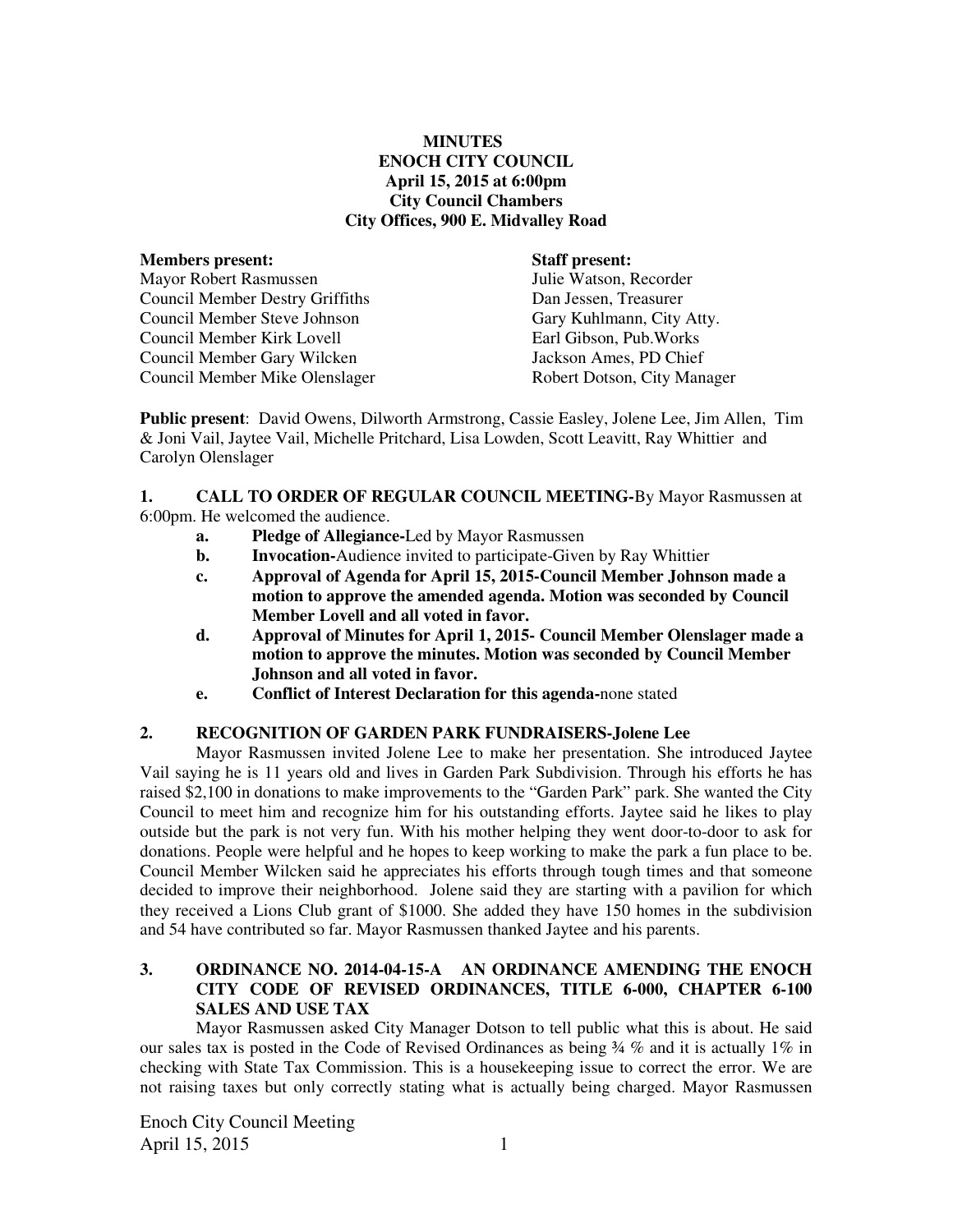asked for a motion. **Council Member Johnson made a motion to approve Ordinance No. 2015-04-15-A. An ordinance amending the Enoch City Code of Revised Ordinances, Title 6- 000, Chapter 6-100, Sales and Use Tax. The motion was seconded by Council Member Olenslager and a roll call vote was held as follows:** 

**Council Member Lovell-yes** Motion passed unanimously

**Council Member Griffiths-yes Council Member Olenslager-yes Council Member Johnson-yes Council Member Wilcken-yes** 

# **4. RESOLUTION NO. 2015-04-15 MUNICIPAL WASTEWATER PLANNING PROGRAM RESOLUTION**

Mayor Rasmussen asked Earl Gibson to explain what this is. Earl said this is a yearly requirement from DEQ to let the State know how our system is doing. The State started this survey a few years ago in response to the federal government wanting to get involved in local sewer systems. We comply with this without being compelled by the government to do so. It covers things like how many people we serve, if there are any problems and if we have qualified operators and funds to keep the system running. Our system is in good shape and is gravity fed which reduces a lot of problems. Mayor Rasmussen asked for a motion. **Council Member Lovell made a motion to pass Resolution No. 2015-04-15, Municipal Wastewater Planning Program Resolution. The motion was seconded by Council Member Wilcken and all voted in favor.**

# **5. DISCUSS SECOND AMENDMENT CHANGES TO CODE OF REVISED ORDINANCES**

Mayor Rasmussen asked for questions or discussion. There was a brief discussion of other activities in parks such as use of bows and arrows and noted that this action only addresses discharge of firearms. Mayor Rasmussen clarified to say the PD has discretion and if a problem comes up they can take action on safety concerns. There was a brief discussion of new language that may have been recently signed into law by the governor. City Attorney Kuhlmann was unaware if anything and Chief Ames concurred he had not heard that either. He took this information from the State website.

# **6. ORDINANCE NO. 2015-04-15-B AN ORDINANCE AMENDING THE CODE OF REVISED ORDINANCE BY CHANGING CHAPTER 8-300, PART 8-307 REGARDING FIREARMS IN PUBLIC PARKS AND TITLE 13-000, PART 13- 1050-1 REGARDING DEFINITIONS, PART 13-1050-4 REGARDING CARRYING CONCEALED DANGEROUS WEAPONS**

Mayor Rasmussen asked for a motion. **Council Member Lovell made a motion to pass Ordinance No. 20115-04-15-B, an ordinance amending the Code of Revised Ordinances by changing Chapter 8-300, Part 8-307 regarding firearms in public parks and Title 13-000, Part 14-1050-1 regarding definitions, Part 13-1050-4 regarding carrying concealed dangerous weapons. The motion was seconded Council Member Wilcken and a roll call vote was held as follows:** 

| <b>Council Member Griffiths-yes</b> | <b>Council Member Olenslager</b> |
|-------------------------------------|----------------------------------|
| <b>Council Member Johnson-yes</b>   | <b>Council Member Wilcken-ye</b> |
| <b>Council Member Lovell-yes</b>    | <b>Motion passed unanimously</b> |

**Council Member Olenslager-yes Council Member Wilcken-yes** 

Council Member Wilcken thanked the citizen who was vigilant and reminded the Council to get this done.

Enoch City Council Meeting April 15, 2015 2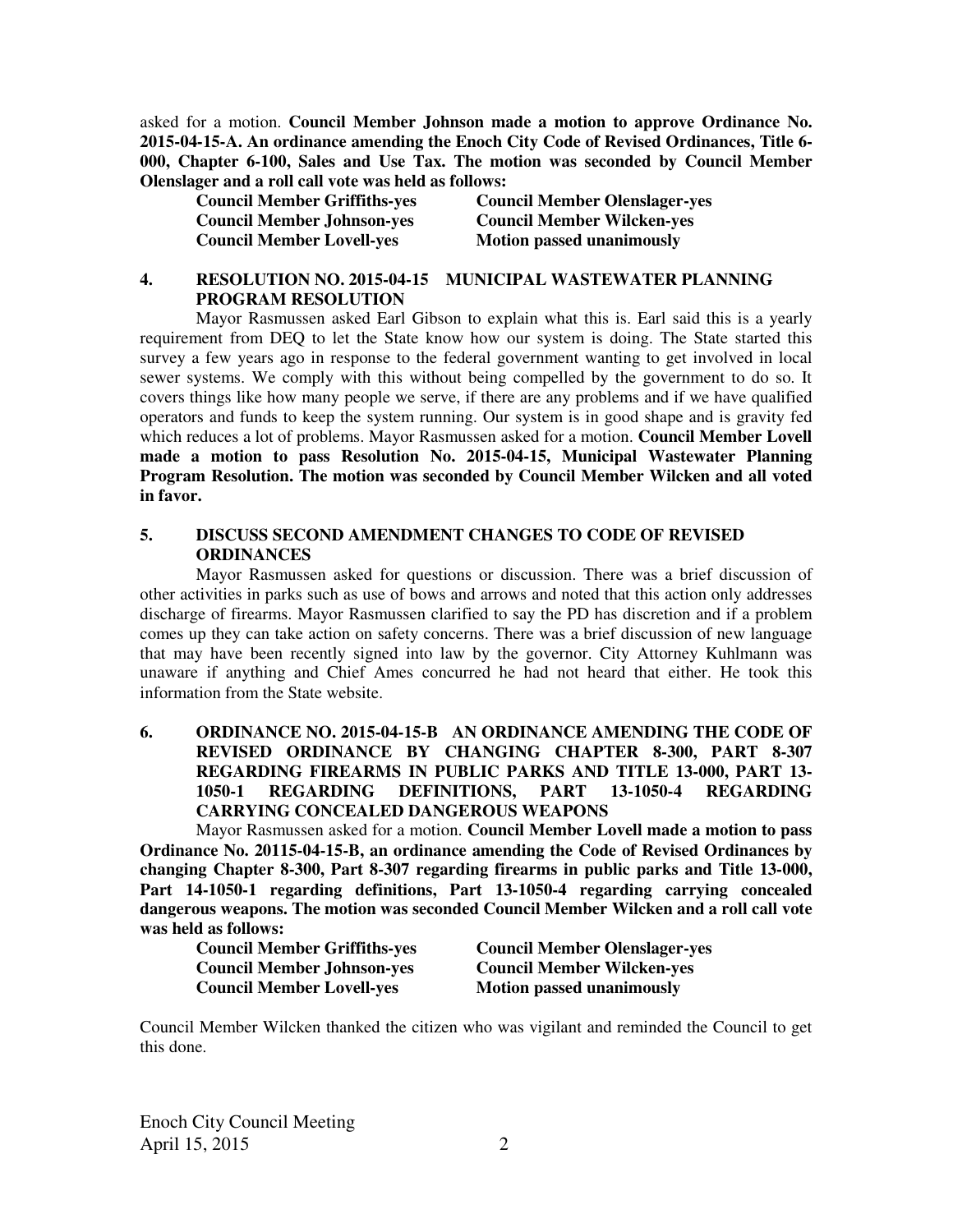## **7. DISCUSS 2015-2016 BUDGET**

Mayor Rasmussen asked Dan to give his presentation. Dan said this budget is the same as last meeting and tonight he is asking what they want to change to balance the shortfall of \$7175.49. He said Council Member Johnson expressed some ideas to him and he asked him to tell the Council what he is thinking. Council Member Johnson suggested cutting \$15,000 for wood chips for Liberty Park. We could purchase a tiller and use that to keep the sand soft to reduce the liability. He added wood chips blow away so it would be a never ending cost to replace them. He said that makes up the difference and would also cover the dispatch increase we are expecting. It was also noted we could cover the dispatch increase another way by adding .25 cents to the utility bills to cover our costs. Cutting \$15,000 covers that with no fee change. Dan removed the \$15,000 and added \$500 to buy the tiller moving funds to cover the increase in dispatch saying we are now in the "black" by \$2,754.

There was a brief discussion of options to reward employees for gaining certifications and other things that make them more valuable employees. City Manager Dotson said what raises are based on is value based certifications or education gained. That makes an employee valuable forever and also helps the City to be able to retain good employees by paying them appropriately. City Manager Dotson said we look at things three ways; value based on knowledge, value based on attitude and value on based on longevity. There was more discussion of the merit system we use and City Manager Dotson said he has heard no complaints about wages. Employees are our most valuable asset because they do the work to make the City run. Mayor Rasmussen said we don't just spend the 3% increase figure that shows in the budget. They have to earn it**.** 

There was discussion of possibly funding some drainage projects with accrued revenue and also basing it on revenue that will be coming in. We can always open the budget if we have something come up Mayor Rasmussen said. Council Member Griffiths said we should go ahead with projects that are on hold so we keep our word on doing things. The figure deleted last year was \$60,000 and we now have \$30,000 collected from drainage fees. There was brief discussion of other issues that are pending and it was decided we don't have to deal with it now until a few other things are taken care of referring to a possible land purchase. Dan said if funds are put in the capital outlay line item we can do that without stating the exact project. City Manager Dotson suggested they put \$30,000 in the capital outlay line and if the land proposition does not come to fruition then it would be there for the first project on the drainage list. Mayor Rasmussen asked if the Council is good to have this be the tentative budget. In the next meeting we will pass it and set a public hearing at which time the budget will be ready for public viewing.

### **8. PUBLIC COMMENTS-**

Cassie Easley thanked the Council for getting the Second Amendment issue passed.

### **9. CORRESPONDENCE-**none

### **10. COUNCIL/STAFF REPORTS**

Mayor Rasmussen said he wanted to mention that we had a tragedy in our community on Monday night with a house fire that killed three residents. He said he speaks for all of us that our love and prayers go out to the family and neighbors who have sustained this terrible loss. He talked about how hard some of the City Staff have worked since then, losing much sleep. City Manager Dotson and the PD are working to assist the family and to make things happen to clean up the site. Earl did a lot of backhoe work to get the fire out. The City appreciates their efforts.

Chief Ames said he appreciates Mayor Rasmussen's comments. This is a hard thing to be a part of and is very unfortunate. He encouraged those present to assess their homes for fire hazards and learn from this. Also of note, he mentioned this past weekend many man hours were spent on a burglary case. They got a search warrant and a confession and solved several other cases in the

Enoch City Council Meeting April 15, 2015 3